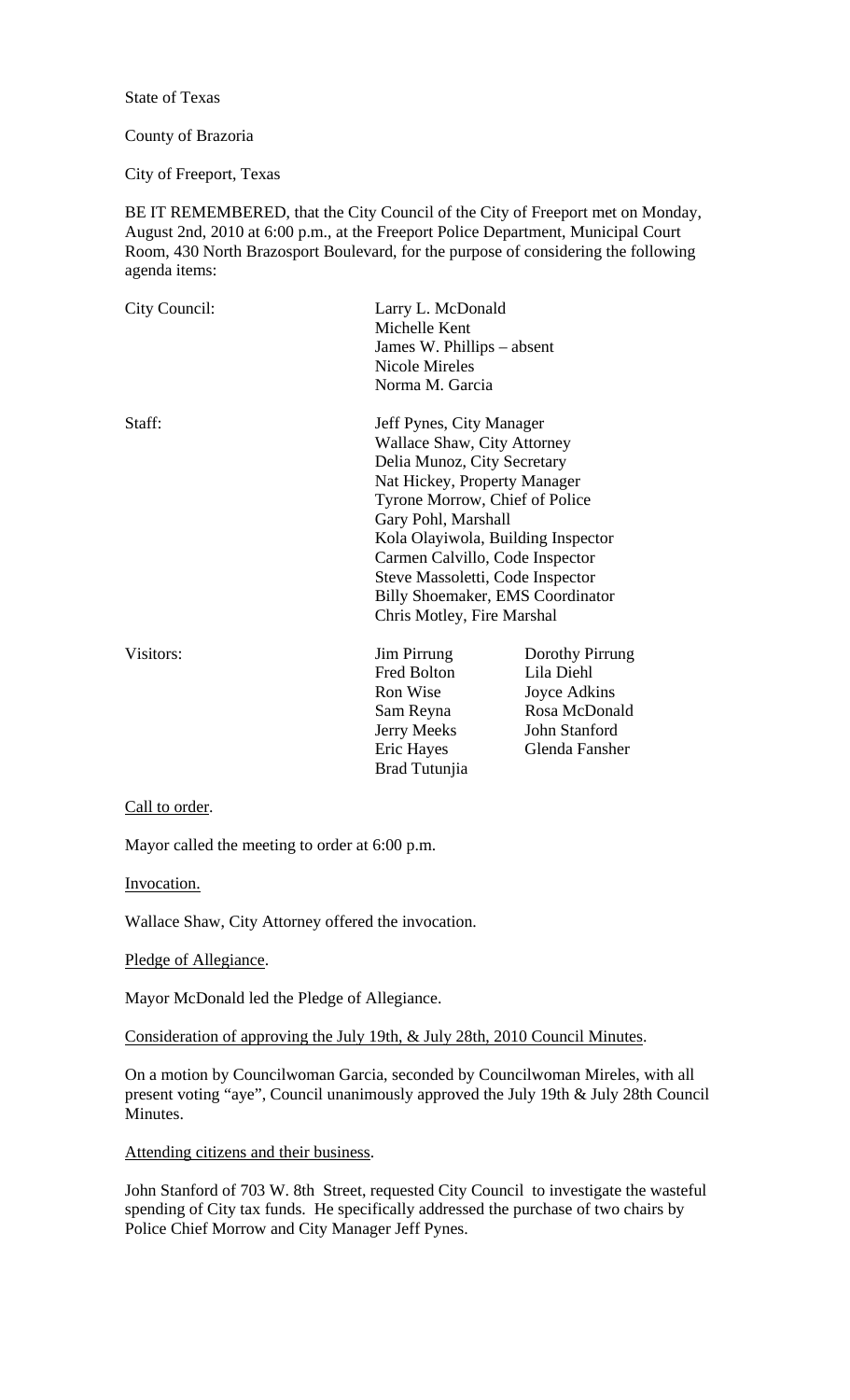Consideration of approving Ordinance No. 2010-2254 amending the comprehensive zoning ordinance of said City to change the zoning classification of Lots 65, 65A 65A1, 65A1A, 65B, 65C, 518B, Brazos Coast Investment Company Subdivision, Division 14, F. J. Fields Survey, Abstract 62 and A Calvit League, Abstract 49, Brazoria County, Texas, known locally as 1935, 1949 & 2003 Victoria Street from its present zoning classification of R-3 Multi-Family Residential to a new zoning classification of C-2 General Commercial.

On a motion by Councilwoman Mireles, seconded by Councilwoman Garcia, with all present voting "aye", Council unanimously approved Ordinance No. 2010-2254 amending the comprehensive zoning ordinance of said City to change the zoning classification of Lots 65, 65A 65A1, 65A1A, 65B, 65C, 518B, Brazos Coast Investment Company Subdivision, Division 14, F. J. Fields Survey, Abstract 62 and A Calvit League, Abstract 49, Brazoria County, Texas, known locally as 1935, 1949 & 2003 Victoria Street from its present zoning classification of R-3 Multi-Family Residential to a new zoning classification of C-2 General Commercial.

Consideration of approving Resolution No. 2010-2239 adopting a fee schedule for Emergency Medical Services rendered by the Freeport Fire and EMS Department.

On a motion by Councilwoman Mireles, seconded by Councilwoman Garcia, with all present voting "aye", Council unanimously approved Billy Shoemaker's recommendation to adopt a fee schedule for Emergency Medical Services rendered by the Freeport Fire and EMS Department.

**Public Hearing:** City Council to sit as the Board of Adjustment and Appeals under the Standard Unsafe Building Abatement Code, to consider whether or not the building(s) or structure(s) located at 119 South Gulf Boulevard are unsafe.

Mayor Larry McDonald opened the Public Hearing at 6:07 p.m. Kola Olayiwola, Building Official presented Council with a PowerPoint presentation of the condition of the structure of the Gulf Motel on 119 S. Gulf Boulevard. He explained the Unsafe Building Abatement procedure. Records show that in 2004 owner was properly notified by certified mail, City Council allowed owner 30 days in 2004 to commence repairs, no significant progress has been made towards the repairs or demolition of the structure. Now in 2009, owner has been properly notified by certified mail, asbestos survey revealed that facility contains asbestos. Staff has exhausted all amicable means in bringing about the repair or demolition of the structure. No significant progress has been made by owner. On December lst, 2009, an inspection of the property was made by the Building Official and the following deficiencies were found at the time:

- Open structure; open/broken windows or doors.
- Unstable structure: rotten, broken, and/or termites infested structural members such as beams, roof rafter, ceiling and joist, sills top plates and studs. Roof failure; roof leaking, sagging, missing all or part of the roof.
- Structural failure: collapse or threat of collapse concerning walls, beams, headers, floor and ceiling joist.
- Foundation failure; breaking, cracking, moving, or settling of slab, pier, beam, or footing that has caused damage to the structure.

As of June 2010 the deficiencies are still present.

Mayor McDonald stated that before demolition occurs that an asbestos abatement be done. Mr. Olayiwola agreed.

Joyce Adkins stated that she lived closed by and the building was an eyesore for twenty some years.

Councilwoman Mireles reminded the Building Official to get a turn key bid from the contractor's performing the work.

There being no further comments or questions, Mayor McDonald closed the Public Hearing at 6:22 p.m.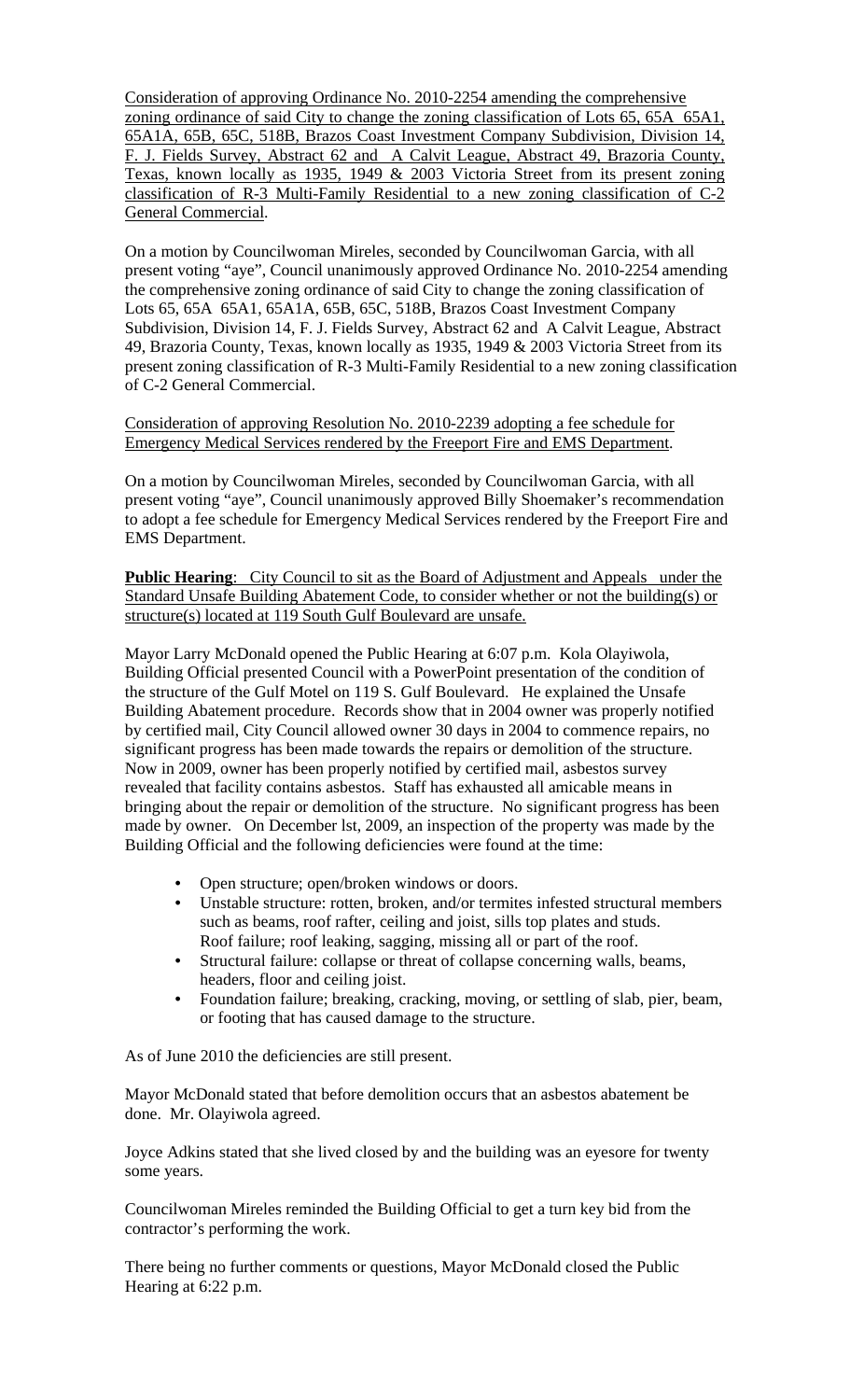Consideration of authorizing the Mayor to sign a Written Decision finding that the building(s) or structures(s) located at 119 South Gulf Boulevard fail to meet the standards set forth in the Standard Code for the Elimination or Repair of Unsafe Buildings adopted by Section 150.025 of the Code of Ordinances of the City, as modified by Section 150.026 of said Code, and are, therefore unsafe.

On a motion by Councilwoman Kent, seconded by Councilwoman Garcia, with all present voting "aye", Council unanimously approved Mayor to sign a Written Decision finding that the building(s) or structures(s) located at 119 South Gulf Boulevard fail to meet the standards set forth in the Standard Code for the Elimination or Repair of Unsafe Buildings adopted by Section 150.025 of the Code of Ordinances of the City, as modified by Section 150.026 of said Code, and are, therefore unsafe.

## Consideration of approving a Residential Tax Abatement application for Agustin & Marisole Serrano, new construction at 116 Brazos Landing Court.

On a motion by Councilwoman Garcia, seconded by Councilwoman Mireles, with all present "voting ", Council unanimously approved a Residential Tax Abatement application for Agustin & Marisole Serrano, new construction at 116 Brazos Landing Court.

Consideration of selling the City's interest on Block 52, Lot 10 thru 12, Velasco Townsite, known as 420 S. Ave. G., Tx. Id 8110-0509-000.

On a motion by Councilwoman Garcia, seconded by Councilwoman Kent, with all present "voting ", Council unanimously approved selling the City's interest on Block 52, Lot 10 thru 12, Velasco Townsite, known as 420 S. Ave. G., Tx. Id 8110-0509-000.

Consideration of approving Resolution No. 2010-2240 suspending Centerpoint's proposed effective date; determining that the meeting complied with the Texas Open Meetings act; making such other findings and provisions related to the subject; and declaring an effective date.

On a motion by Councilwoman Garcia, seconded by Councilwoman Mireles, with all present "voting ", Council unanimously approved Resolution No. 2010-2240 suspending Centerpoint's proposed effective date; determining that the meeting complied with the Texas Open Meetings act; making such other findings and provisions related to the subject; and declaring an effective date.

Consideration of setting a date for a Joint Public Hearing to consider the granting a Specific Use Permit to Capital Telecom to place a 120' communication antenna in the Freeport Business park area, located at 1744 West 4th Street and for Abundant Life Church to be located at 606 North Gulf Boulevard.

On a motion by Councilwoman Kent, seconded by Councilwoman Mireles, with all present voting "aye", Council unanimously approved setting a date for September 7, 2010 for a Joint Public Hearing to consider the granting of a Specific Use Permit to Capital Telecom to place a 120' communication antenna in the Freeport Business Park area, located at 1744 West 4<sup>th</sup> Street and for another Specific User Permit for Abundant Life Church to be located at 606 North Gulf Boulevard.

Mayor McDonald opened the Work Session at 6:27 p.m.

Work Session

Discussion regarding new Professional Standards for Board and/or Commission Members.

Mr. Pynes suggested implement new Professional Standards for Board and/or Commission Members in an attempt to reduce conflicts and outburst between the members. Council was in agreement.

Consideration of implementing new Professional Standards for Board and/or Commission Members.